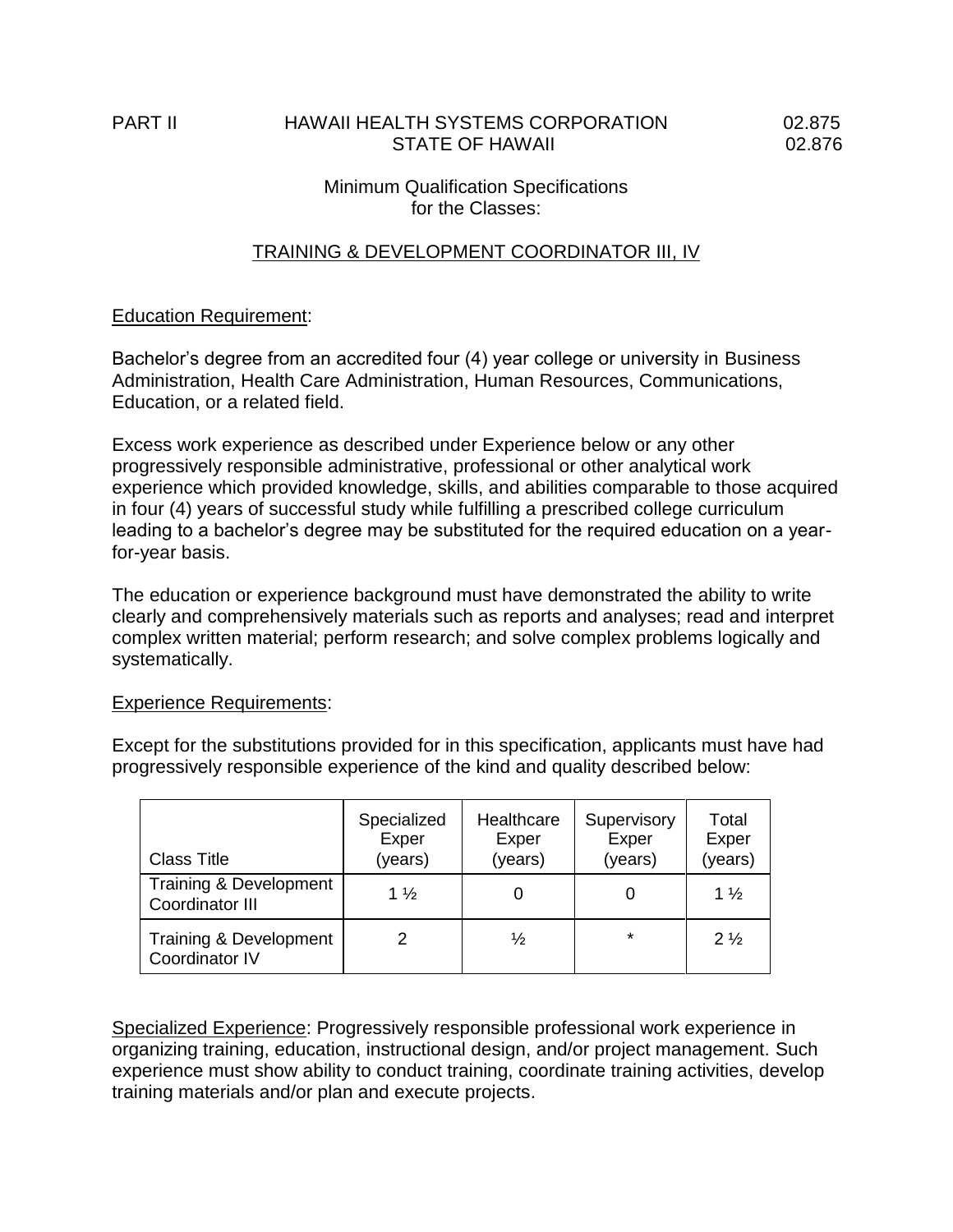Healthcare Experience: Progressively responsible professional work experience in teaching and/or curriculum planning in a healthcare setting. Such experience must have involved participation in the development of training and education materials for a hospital/healthcare facility and conducting training to hospital/healthcare staff. Clerical or technical experience in a healthcare setting involving work which is limited to the application of training and education materials in support of the functions described above is not qualifying.

\*For the Training & Development Coordinator IV level, supervisory aptitude rather than actual supervisory experience may be accepted. Supervisory aptitude is the demonstration of aptitude or potential for the performance of supervisory duties through successful completion of regular or special assignments which involve some supervisory responsibilities or aspects; by serving as a group or team leader, previous work experience in a position that demonstrates or performs supervisory functions or in similar work in which opportunities for demonstrating supervisory capabilities exist; by completion of training courses in supervision accompanied by application of supervisory skills in work assignments; or by favorable appraisals by a supervisor indicating the possession of supervisory potential.

## Substitutions Allowed:

1. Possession of a master's degree from an accredited college or university in Business Administration, Health Care Administration, Human Resources, Communications, Education, or a related field, may be substituted for one (1) year of specialized experience.

# Quality of Experience:

Possession of the required amount of experience will not in itself be accepted as proof of qualification for a position. The applicant's overall experience must have been of such scope and responsibility as to conclusively demonstrate that the applicant has the ability to perform the duties of the position for which the applicant is being considered.

#### Physical Requirements:

Applicants must be physically able to perform, efficiently and effectively, the essential duties of the position which typically require the ability to read without strain printed material the size of typewritten characters, glasses permitted, and the ability to hear the conversational voice, with or without a hearing aid, or the ability to compensate satisfactorily. Disabilities in these or other areas will not automatically result in disqualification. Those applicants who demonstrate that they are capable of performing the essential functions of the position will not be disqualified under this section.

Any condition, which would cause applicants to be a hazard to themselves or others, is cause for disqualification.